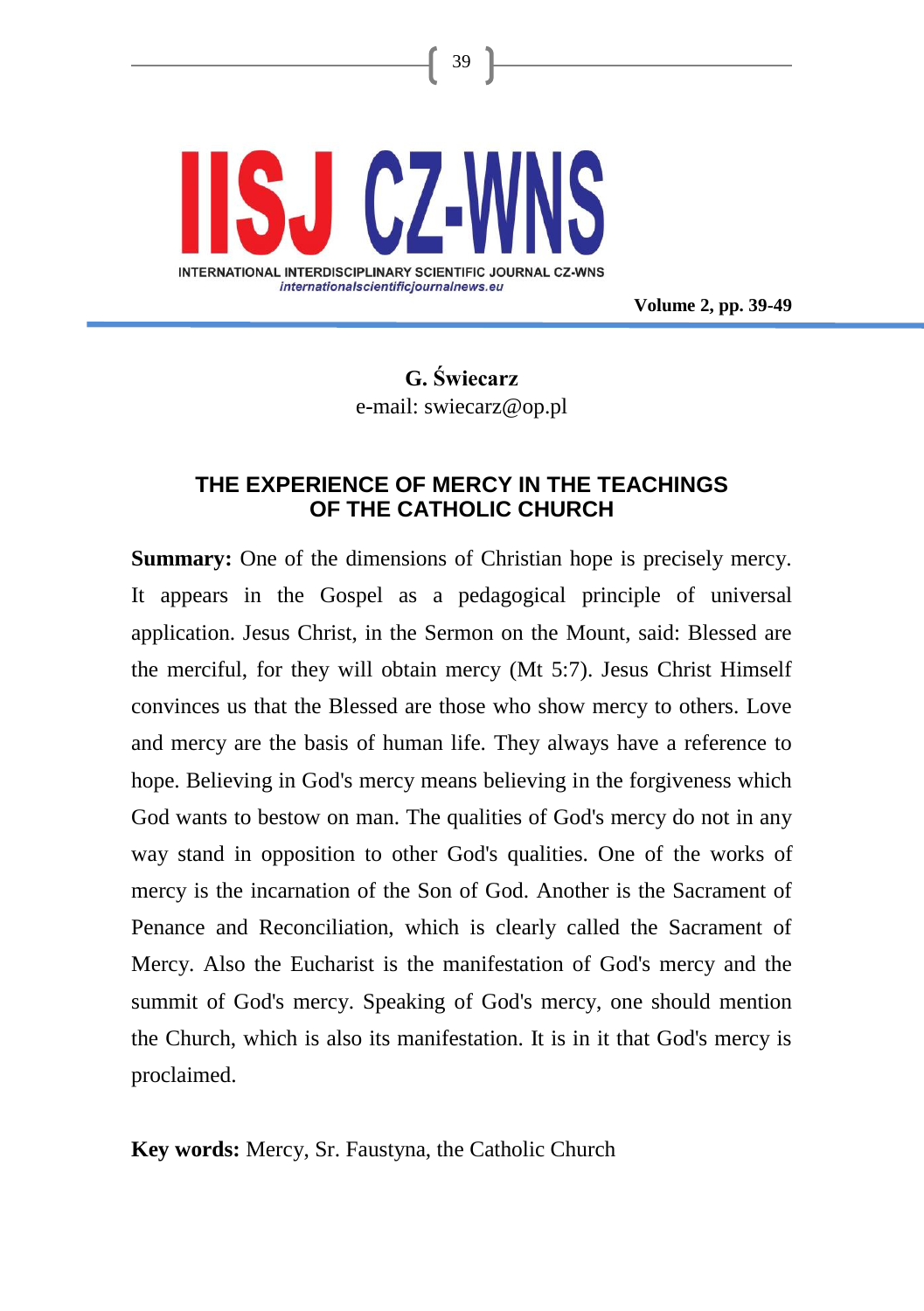### **Introduction**

The truth about God's mercy, revealed in the pages of the Holy Scriptures, was reminded to the modern world by Jesus Christ Himself through the person of Sister Faustina Kowalska. To understand it, it is necessary to go back to the times in which Christ lived. When the Apostles preached the Good News, Jesus Christ confirmed their words with extraordinary signs and miracles. Even today, the proclamation of the truth about infinite mercy is confirmed by God with miraculous signs. One of the dimensions of Christian hope is precisely mercy. It appears in the Gospel as a pedagogical principle of universal application" . Jesus Christ, in the Sermon on the Mount, said: *Blessed are the merciful, for they will obtain mercy* (Mt 5:7). Jesus Christ Himself convinces us that the Blessed are those who show mercy to others. The Blessing is nothing less than the extraordinary power of words that each of us can utter every day. These words have a special promise that if we utter them, in a real way, by invoking the Word of God, we will strengthen our homes, multiply the good, make our lives fertile. The first word addressed by God to man was a blessing. Man, showing mercy to others, acts as a true follower of God himself. Jesus Christ shows the face of God as the merciful Father. He is full of forgiveness and mercy, which He directs to people.

It should be stressed that love and mercy are the basis of human life. They always have a reference to hope. In one of his articles Mariusz Bernyś notes that "the basis of mercy is goodness, because it is in its essence to give oneself, so everything that God has created comes from it (...), while mercy consists in the fact that God removes deficiencies from the world" . Mercy exists in all that God has created and given man possession. What is most beautiful in God's own attitude are merciful plans, God's providence and, as Pope Leo the Great teaches, God's mercy

40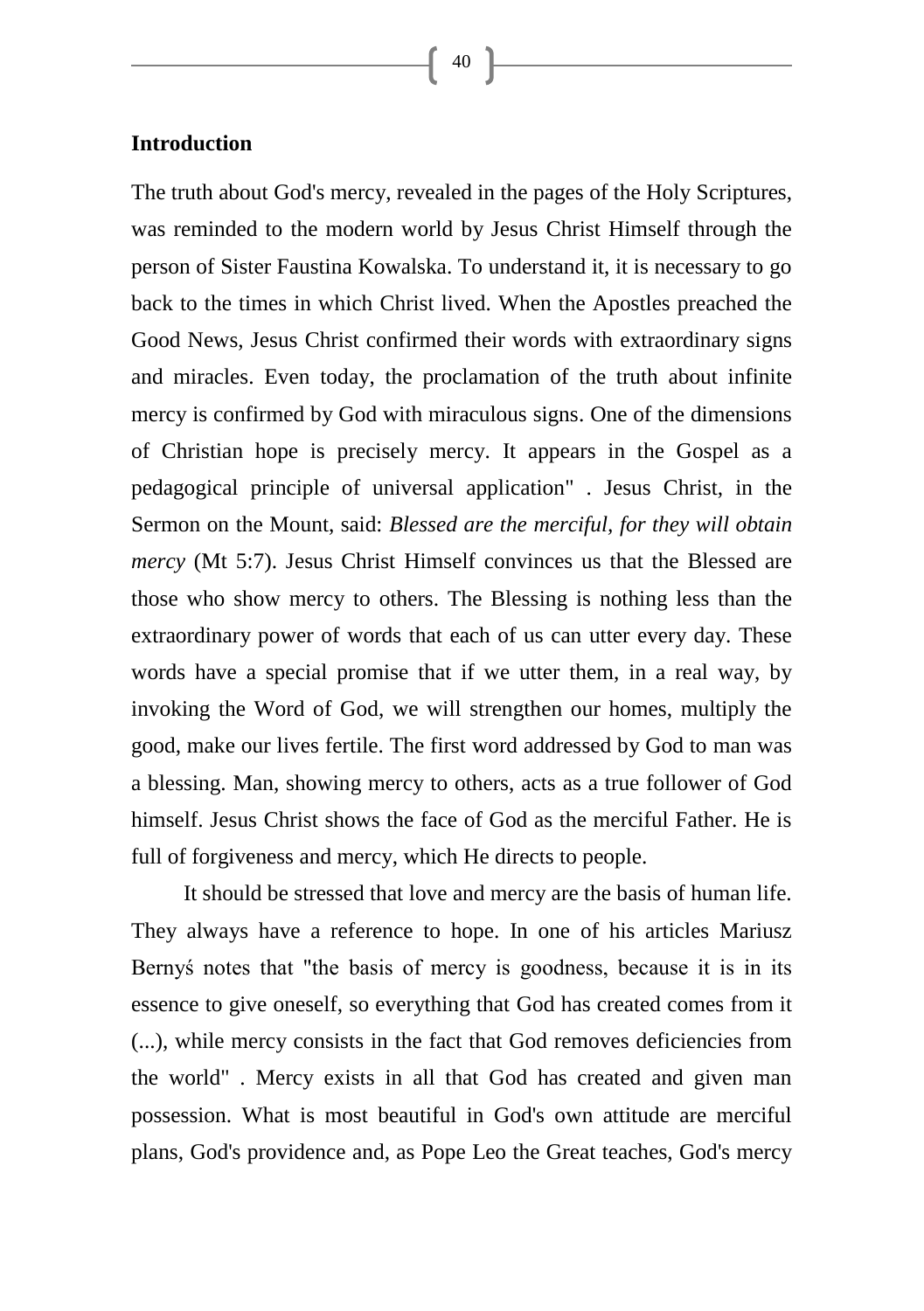itself, which has no limits . It is true that human hope is closely connected with mercy and watches over man. However, man must open himself to divine action. Restoring the face of the merciful God to the world is a rediscovery of the Holy Scriptures, in the light of which we can experience the Gospel more deeply, in order to carry it like a ray of light to the people of our times. This is a great hope for the modern world, which God gave to the Apostle of Mercy to prepare mankind for the final coming of the Lord Jesus - the so-called "pariah". Faustina was above all the secretary of the spiritual diary of events and words which she treated as revelations and words of God himself. In her Diary she emphasized that: "there are souls in whom I can do nothing; they are souls who constantly follow others and do not know what is happening inside them. They constantly talk about others, even in a time of strict silence, which is meant to talk to me; poor souls, they do not hear my words, they remain empty inside them, they do not look for me inside their own heart, but in a talk where I am never there. They feel their emptiness and yet do not recognize their own guilt" .

Believing in God's mercy means believing in the forgiveness that God wants to bestow on man . Jesus teaches to forgive, even to His tormentors. He teaches that one forgives many times, which is also closely related to God's mercy, whose secrets were discovered by Revelation . Through this action, man experiences victory over mistrust and betrayal, and human hope has nothing to do with utopia and cannot be reduced to any futurology . E. Sienkiewicz, in his book on Christian hope, writes that "the witnesses of this hope are to announce to the people of all times that the Lord has risen and defeated death, which until now has been the end of all human hope, and has sent his Spirit to us". which comes to convince the world of sin, of justice and of judgment (cf. Jn

 $\left\lceil 41 \right\rceil$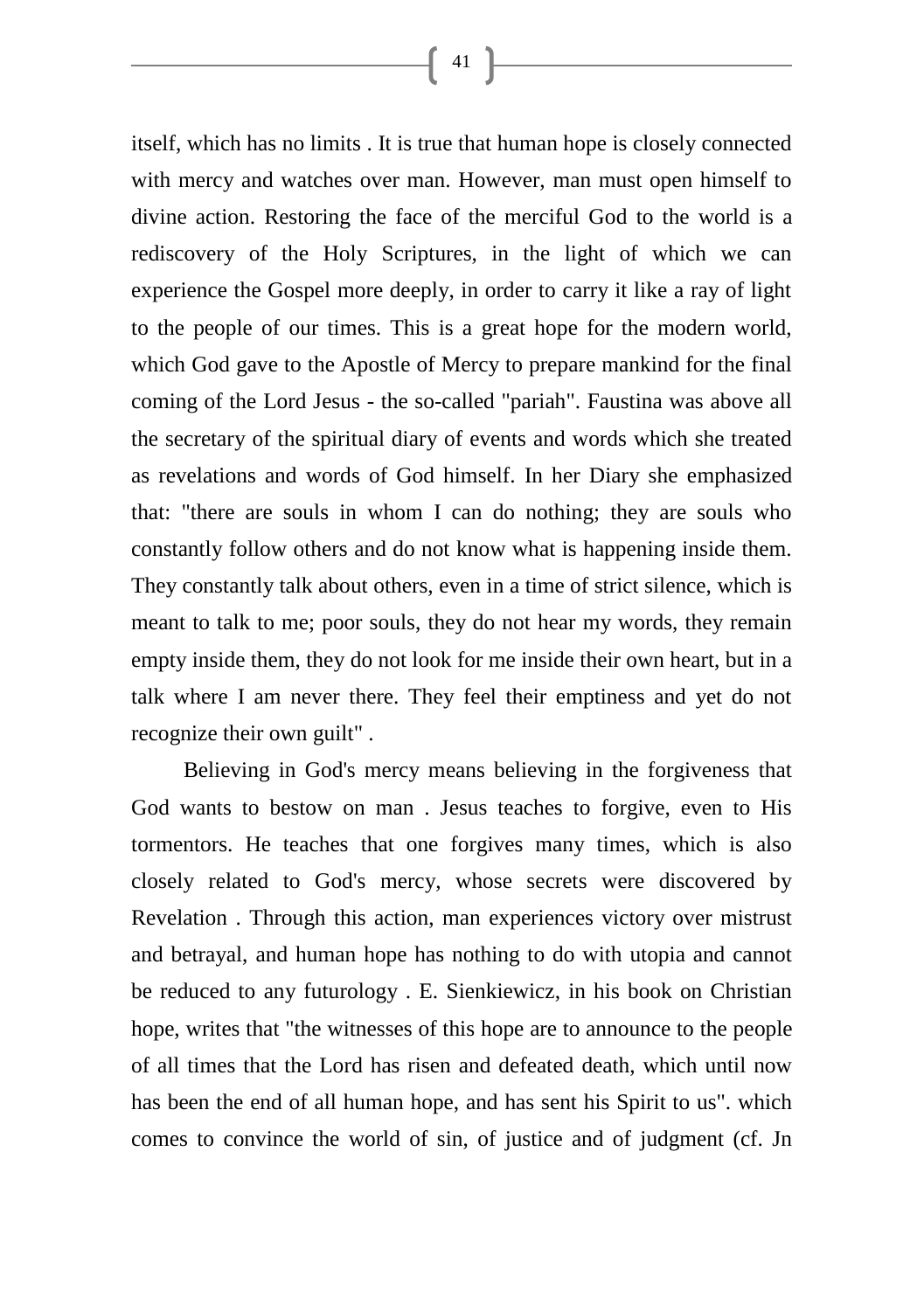16:7nn). The hope that comes from such an experience is to discover the relationship with God in one's daily life.

#### **1. The attributes of God's mercy**

The attributes of God's mercy are in no way in opposition to other attributes of God. The greatness of God's mercy is determined by the terms which they wish to give personal meetings with the God of mercy. Among them we can find such as: the sea of mercy, the abyss of mercy, the bottomless ocean of mercy, the mantle of mercy and others . They express the truth that God's mercy is a special form of God's love and goodness which God bestows on every man . It is impossible not to notice that "God's mercy is the eternal perfection of the Creator, Redeemer and Sanctifier with regard to creatures, and in particular to men; through them God brings creatures out of misery and makes up for their deficiencies".

It is, therefore, the help offered by the Lord God to man. Mercy is revealed through God, who himself is rich in mercy. In addition, the plan of God's love and His mercy is fulfilled by the action of the Holy Spirit . Thus, God's mercy lasts from generation to generation. It is the eternal cause of everything that exists. God Himself created the world out of love and has given it love from the very beginning. This love is merciful, because Mercy is simply love in action. Everything that exists, that was created, the whole universe is a work of Mercy.

#### **2. The dimensions of God's mercy**

One of the works of mercy is the incarnation of the Son of God. The fact that Jesus united in the body with mortals was the result of His great mercy. However, this does not mean that He renounced His divine power. The work of God's redemption was a manifestation of God's

 $\begin{bmatrix} 42 \end{bmatrix}$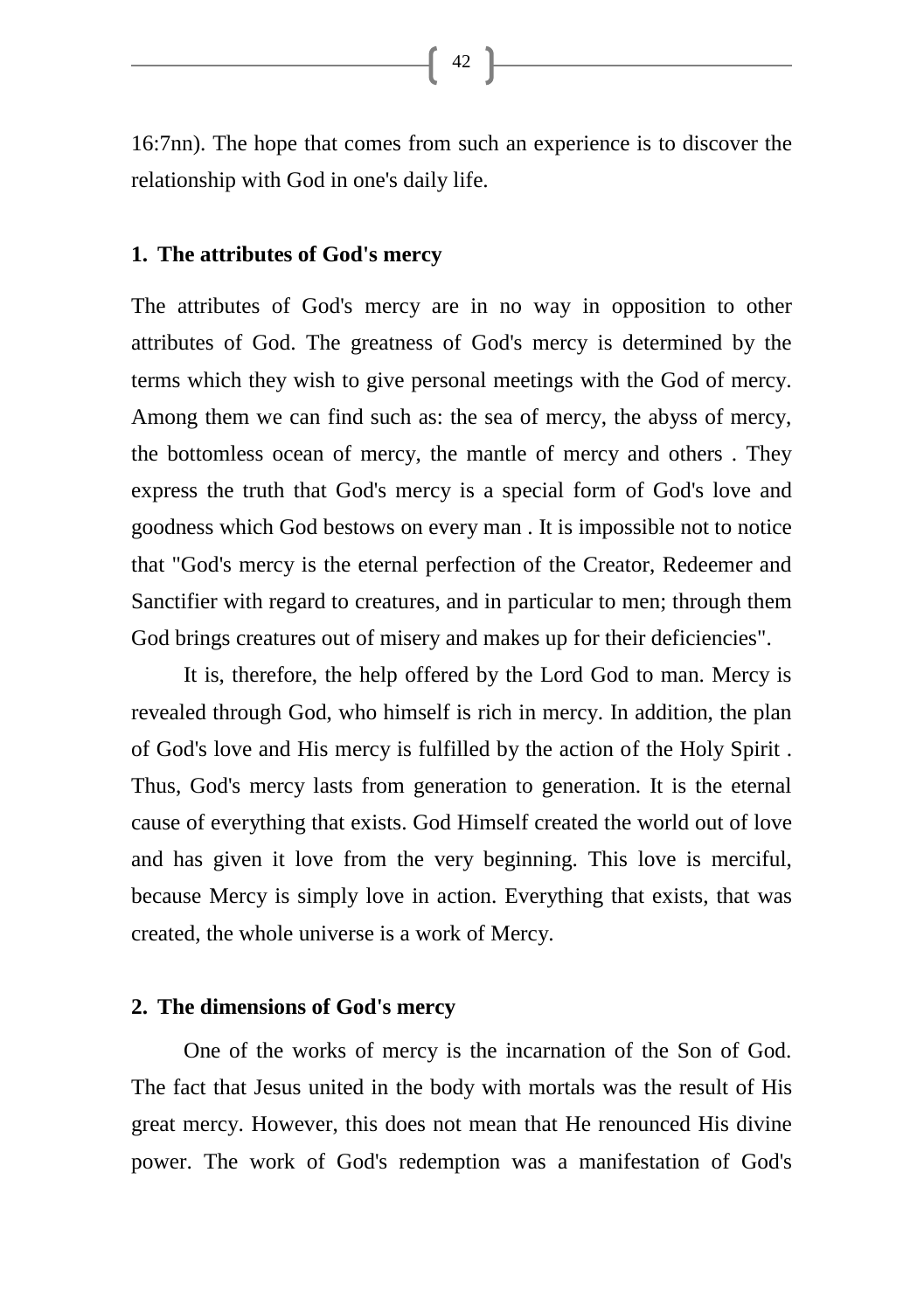justice and mercy. In this way, man can hope for eternal life. Hope is so much higher than our everyday life. It is commanded for us, as is every duty incumbent on a believer. Apart from these gifts, the grace of trust in God's mercy also deserves attention. As St. John Paul II emphasizes: "The God who "inhabits the inaccessible light". (1 Tm 6, 16), at the same time speaks to man in the language of the whole cosmos: "For from the creation of the world, the invisible qualities of his qualities - his eternal power and his deity - become visible to the mind through his works". (Romans 1:20). This indirect and imperfect cognition as the work of the mind seeking God through creatures, through the visible world, is not yet a "vision of the Father". "No one has ever seen God ..." writes St. John, to make the truth all the more clear: "The only-begotten God who is in the womb of the Father has instructed [about him]". (J 1, 18). This "instruction" reveals God in the unfathomable mystery of his being - one and Trinitarian - surrounded by a "light inaccessible". (cf. 1 Tm 6, 16). But through Christ's "teaching" we know God above all in his relationship with man, in his love: "philanthropy". (cf. Tt 3:4). And it is here that the "invisible qualities of him" become particularly "visible", incomparably more so than through all his other "works". They become visible in Christ and through Christ, through his actions and words, ultimately through his death and resurrection on the cross.

It is impossible not to mention here another dimension of God's mercy. The Sacrament of Penance and Reconciliation, which is obviously called the Sacrament of Mercy, should be indicated. It is the sacrament during which man is purified of all sins. Thanks to it, we hope that the Lord God will forgive us all the sins that we have committed against His will, showing our disobedience to God's will and breaking the commandments. Everyone needs God's mercy, because thanks to him we

 $\begin{bmatrix} 43 \end{bmatrix}$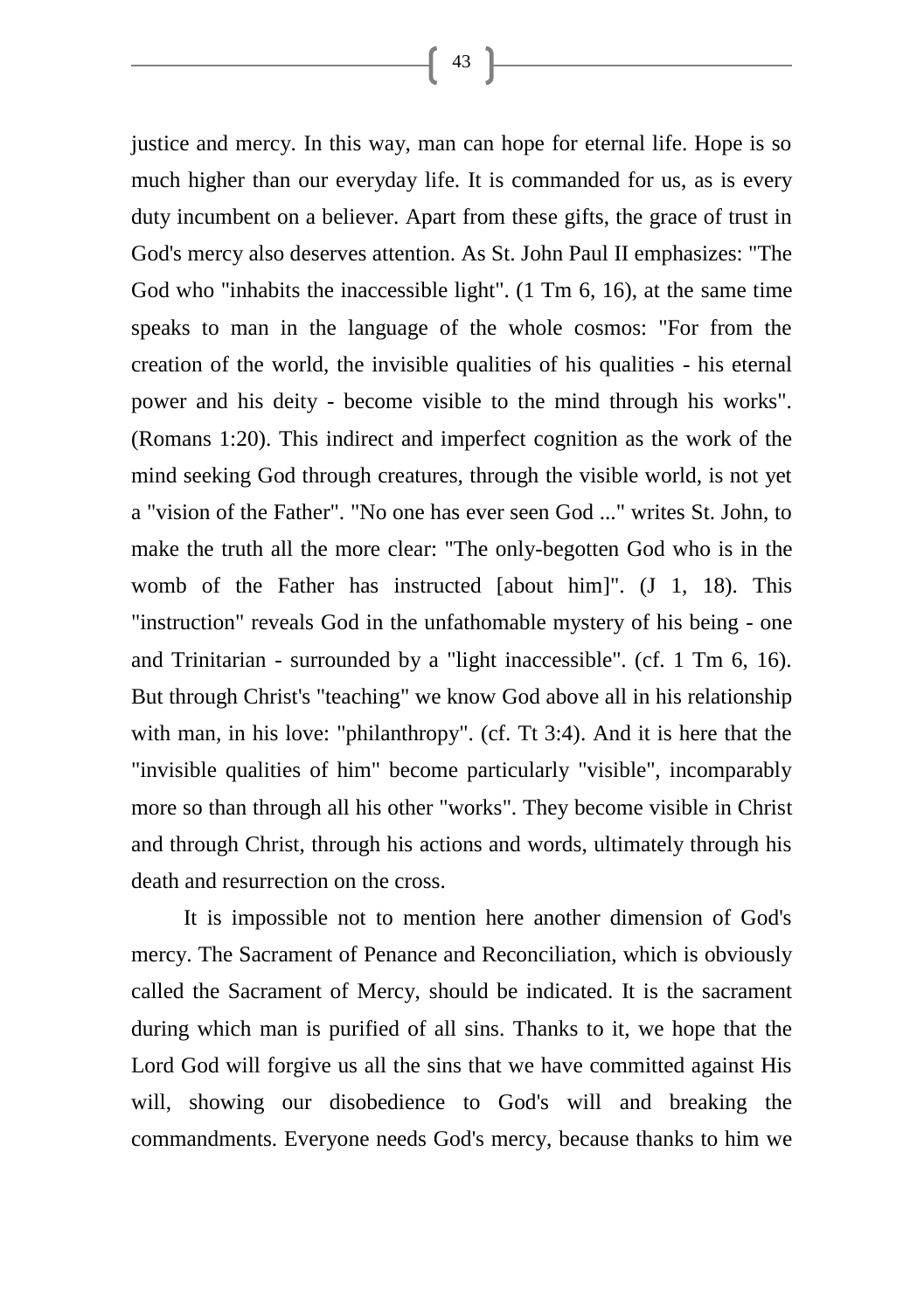are purified and receive a "clean sheet". He prepares us to fill our soul in the Eucharist . J. Krasiński notes that "God's mercy has established this sacrament, God's mercy works in it and God's mercy is granted through it" . God gave it to man, thus showing him his great love.

 $\left\{ \begin{array}{c} 44 \end{array} \right\}$ 

In addition to the sacrament of reconciliation, the Eucharist is a manifestation of God's mercy. One can safely say that the Eucharist is the summit of God's mercy, which takes place on earth. Moreover, the sacrament of the sick was instituted in order to awaken in the sick person a feeling or attitude of trust in God's mercy. Thanks to it, it is easier to endure all temptations of Satan. Therefore, hope must always be placed in the person of Jesus Christ.

Mercy is the source from which everything takes existence. Therefore, "St. John Paul II - speaking of God manifesting Himself as Mercy - puts it succinctly: *as Love that bears, raises from the fall, invites to trust"* . The Pope has repeatedly called for mercy to help modern man and recommended to experience God's merciful love . Without "the message of God's mercy it is very difficult to be a man of hope in the modern world" . Once again, it is clear that one cannot speak of hope by separating it from God's mercy.

Mercy, if properly understood, does not mean leniency and permissiveness. It is only by the grace we receive from God that we are able to apply in our lives all the Christian attitudes that build the true man in us. Not only threats and punishments transform us, but also God's mercy. This proclamation of mercy has become the main task of a Christian in today's world. It enables man to return to the Father. Everyone has the right to mercy, even the most hardened sinners, if only they repent of their sins and trust in God. This thought comes from the conviction that mercy opens all, even the most resistant hearts, giving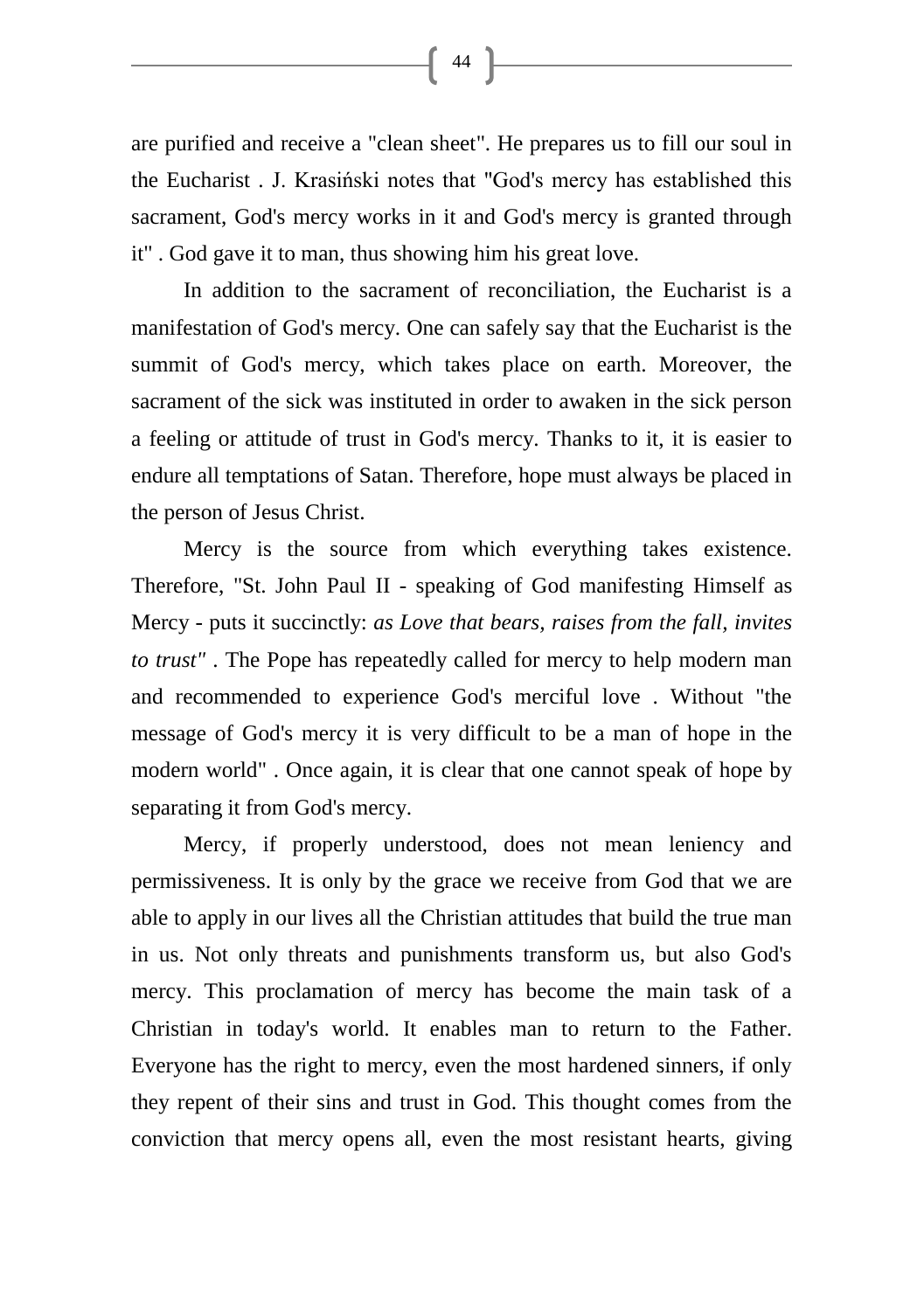them a new beginning and new opportunities . Everyone who experiences or has experienced God's mercy finds a new life and a new motivation even after a long time.

There are different voices in theology regarding the problem of the emergence of this great gift from God, which is mercy. Some theologians see that this appearance of sin has led to the birth of mercy, because previously it was not necessary for God, because there was only love in him. St. Thomas' teaching also states that God's mercy is closely related to human misery. If human misery is connected with it, we can confidently state that there is also room for not only human, but above all divine hope to get out of all evil. Mercy is not closely connected with help, but it is an escape and a refuge for all souls, especially those who are lost in their lives .

From a different point of view, we can say that God reveals Himself to man from the beginning of creation through mercy. We see this in both the Old and New Testaments. We can confidently state, after Bishop Kazimierz Romaniuk, that God's mercy is one of the major and fundamental themes of biblical theology. It occupies an important place in the teaching of today's Church.

When talking about God's mercy, one should mention the Church, which is also its manifestation. It is in it that God's mercy is proclaimed. St. John Paul II states that "the Church confesses to the mercy of God himself, the Church lives it in her extensive experience of faith, as well as in her teaching - constantly gazing at Christ, concentrating on him, on his life and Gospel, on his Cross and Resurrection, on all his mystery" . It follows that the Church cannot exist or act and develop without proclaiming the doctrine of God's mercy, which is infinite.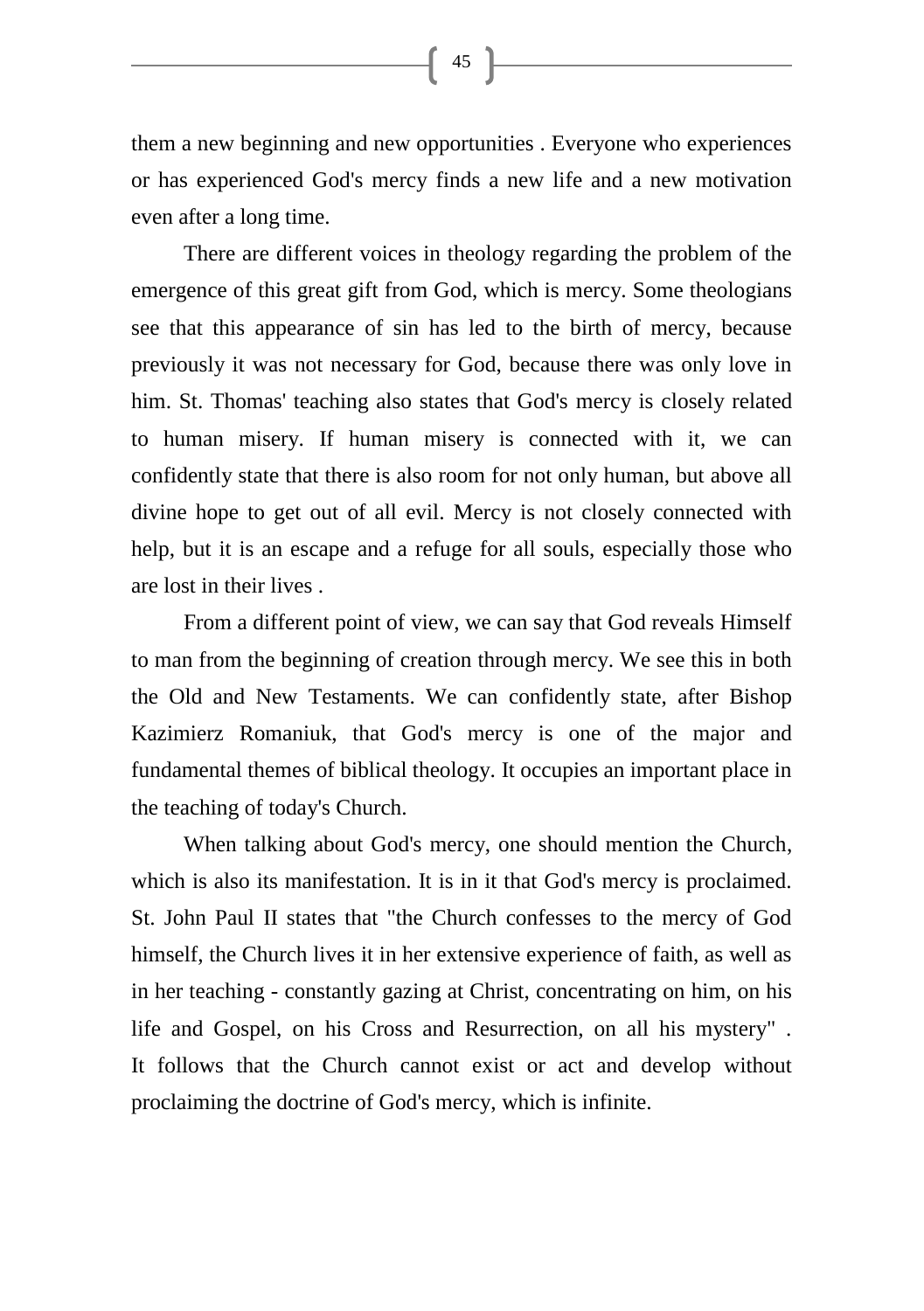By proclaiming mercy, the Church also proclaims the hope of Jesus coming again and the hope of a better future. It is impossible to separate mercy from hope. These two aspects of God's love work closely together. "The Church must not forget prayer, which is a cry of God's mercy towards the multiple evils that weigh upon humanity and threaten it" . This is undoubtedly a fundamental task of the community of the Church.

God is the mercy that creates us, redeems us, brings us out of nothingness, saves from evil and leads to happiness . Saint John Paul II emphasized that only "in God's mercy will the world find peace and man find happiness" . Therefore, it is necessary for each of us to fully be a man of God's joy. He further emphasized that only the imagination of God's mercy allows to see in the face of Jesus Christ the face of the Good Father who speaks to the human imagination through concrete actions and words: "all that you have done to one of these least of my brethren, you have done to me" (Mt 25:40). If man understands in this way the essence of God's mercy, he can have an unwavering hope for salvation. It therefore has a positive dimension and builds up positive qualities in man.

Marian Kowalczyk emphasizes that "this very truth about God infinite Love, constantly updated thanks to the human imagination of mercy, becomes the ultimate source of hope for the world and a signpost of our responsibility for the world, which is to become a new creation" . As St. John Paul II emphasizes, the explanation of the mystery of Divine Mercy is demanded by human hearts, their hopes and sufferings, their doubts and expectations . Therefore, it is necessary to take up with confidence the effort of searching and getting closer to this reality.

 $\begin{bmatrix} 46 \end{bmatrix}$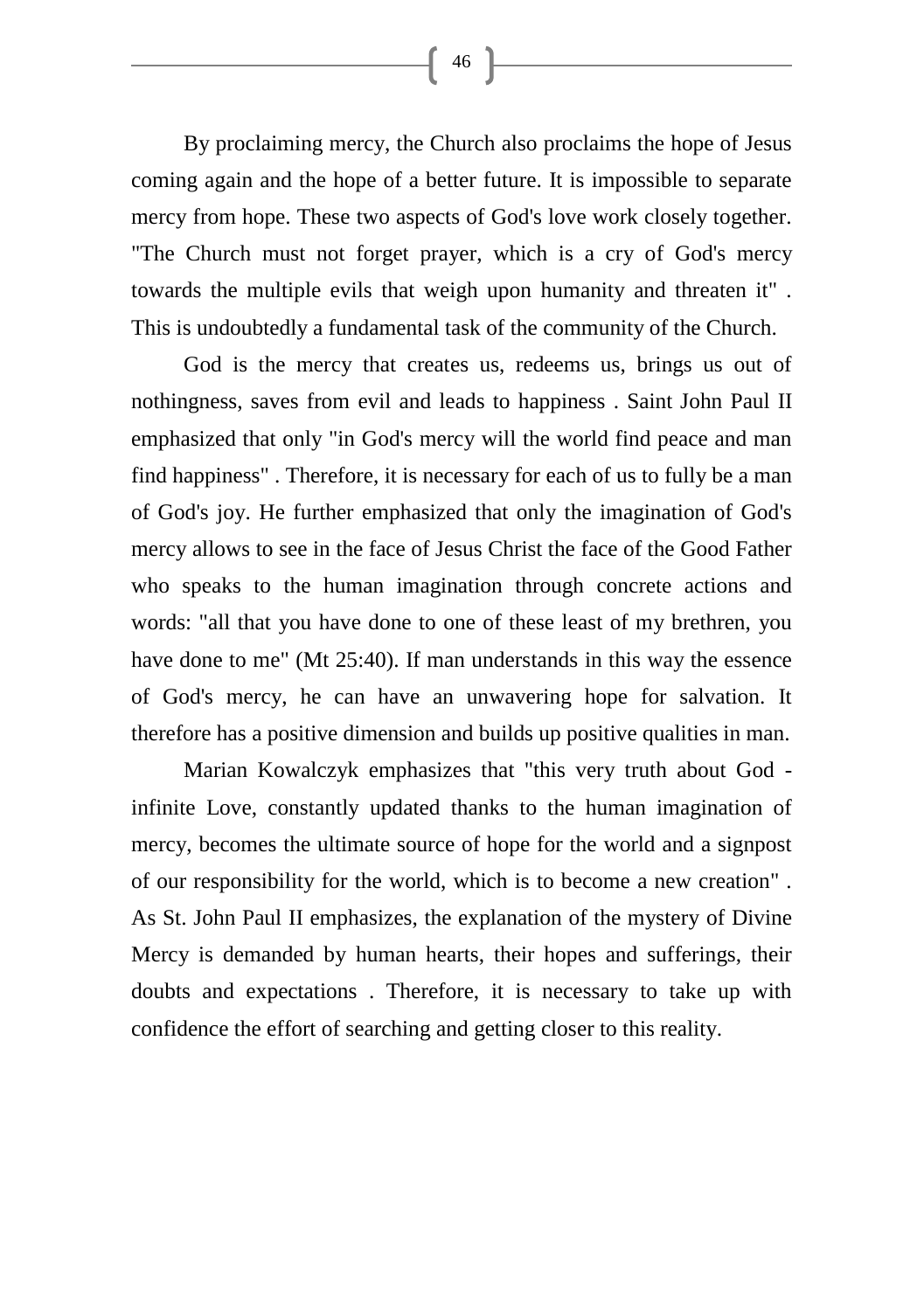## **Conclusions**

God's mercy is deeply rooted in Scripture and Church documents. It corresponds to the encyclical *Dives in misericordia of* Pope John Paul II. In a special way, it is St. Faustina Kowalska who gives an example of how to open up to Jesus Christ, who reveals the mercy of the Father and how to contemplate the mysteries of God in His face. The message of mercy leads to God, who is a close God, trembling with the desire to forgive man's sins and to witness to love .

47

#### **Bibliography:**

- 1. Balter L. *Cult of Divine Mercy in the light of Blessed Faustina's "Diary",* in: *Mercy the Source of Hope*, ed. J. Oleszko, Ząbki 1998.
- 2. Bernieś M. *Mercy as an Adjective of God",* in: *God Rich in Mercy,* ed. L. Balter, Communio Collection 15, Poznań 2003.
- 3. Boniewicz E. , *Let us proclaim the message of Divine Mercy,*  Częstochowa 2000.
- 4. Bow F. , *John Paul II's imagination and call to mercy,* in: *Meeting love with mercy. Memorial Book dedicated to Father Professor Lucjan Balter SAC on the occasion of the 70th anniversary of his birth and 40th anniversary of his academic work,* ed.: P. Góralczyk, Ząbki 2006.
- 5. *Encyclical Dives in Misericordia*.
- 6. Forycki R. , *Secretary of The Divine Mercy*, "Apostle of The Divine Mercy" (1997), no. 1, p. 6.
- 7. Hryniewicz W. *Drama of the hope of salvation. Eschatological Meditations,* Warsaw 2003.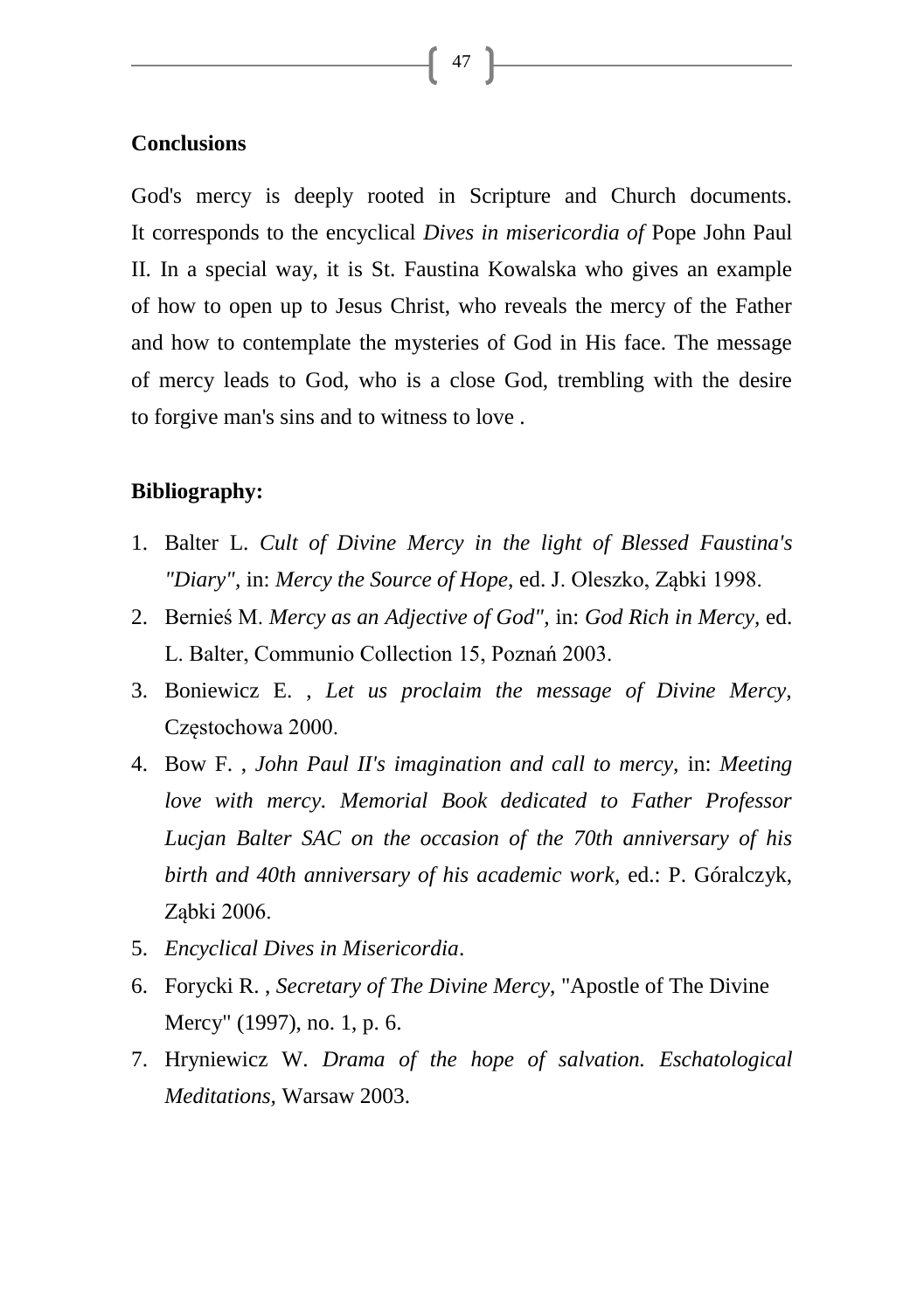- 8. John Paul II, *God rich in mercy. John Paul II in Homeland August 16-19, 2002,* Cracow 2002.
- 9. John Paul II, *Homily during the Beatification Mass, Krakow-Blonia, August 18, 2002,* in: *Pilgrimage of the Holy Father....*
- 10. John Paul II, *Homily during the Holy Mass on the occasion of the consecration of the Temple of Divine Mercy, Krakow-Łagiewniki, August 17, 2002,* in: *Pilgrimage of the Holy Father John Paul II to Poland 2002*, Poznań 2002.
- 11. Kowalczyk M. *Papal entrustment to God's mercy in the perspective of the final fulfilment of the salvific mission of Christ and the Church",*  in: *God rich in mercy*, ed. L. Balter, Communio Collection 15, Poznań 2003.
- 12. Kowalska F. *Diary of s. Faustina*, Cracow 2000.
- 13. Krasiński J. *Through faith and hope for the civilization of love,*  Sandomierz 1987, p. 419.
- 14. Machniak J. , *Experience of God in the mystery of His mercy with Bl. Sister Faustina Kowalska,* Krakow 1999.
- 15. International Theological Commission, *The Hope of Salvation for the Children Who Didn't Baptize: Vatican document*, Radom 2008.
- 16. Pawlukiewicz P. *good god so? About God's mercy thinks a few,*  Warsaw 2000.
- 17. Romaniuk K. , *Biblical Treatise on Mercy,* Teeth 2004.
- 18. Rudnicki K. M. *The Divine Mercy and the Needs of the Soul of Modern Man,* in: *The Theology of Divine Mercy. Materials from ecumenical symposia in Łódź in 1991, 1992 and 1994*, ed. P. Jaworska, Płock 2003.